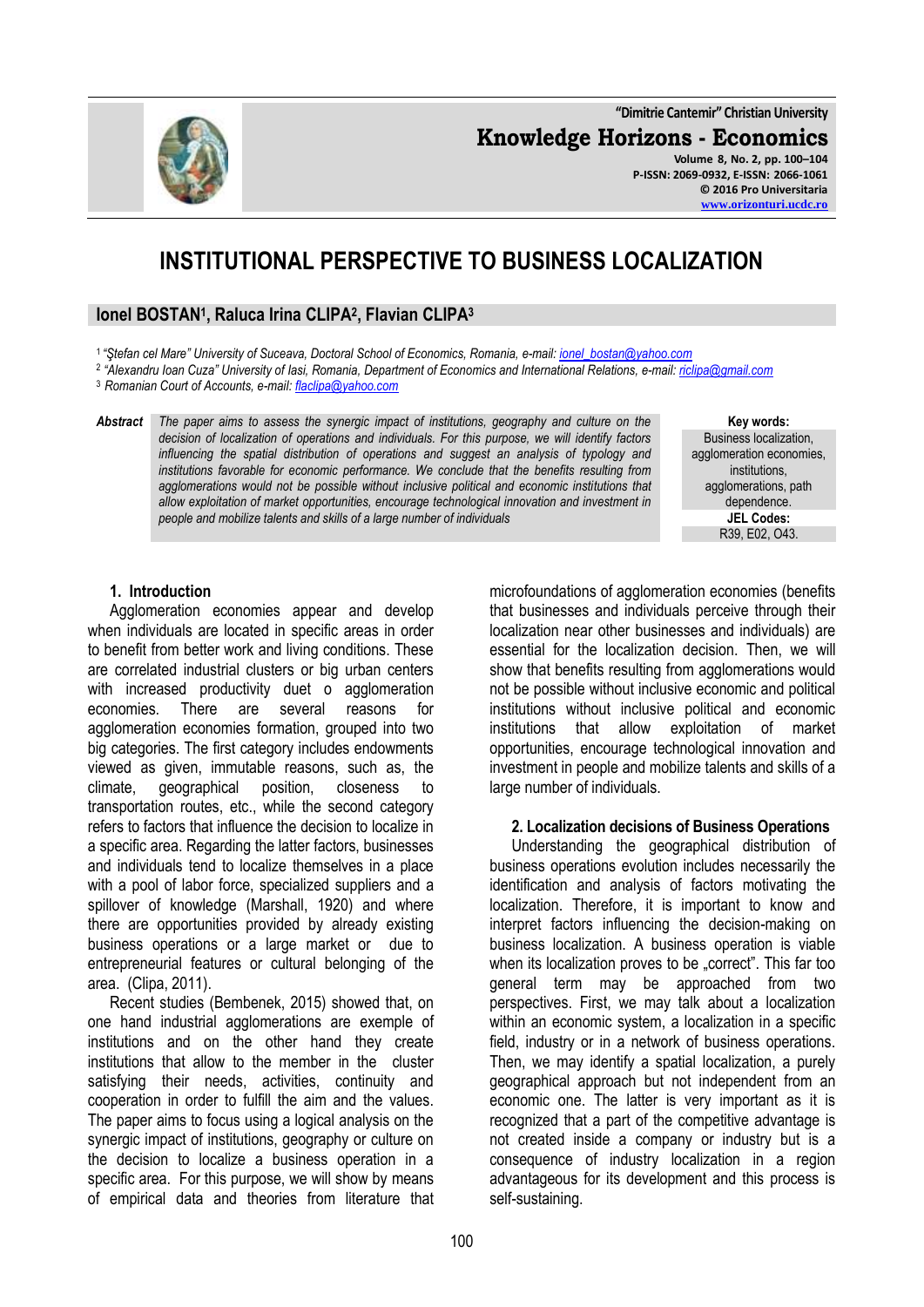Geographical areas differ significantly: some are richer in resources, other are more attractive as they are more favorable for specific business operations. These advantages are due to *geographic* factors related whether features of the area, such as distance, accessibility, size or to complex features of the land. Apart from these, we may identify a set of factors that are not geographical and which cause an advantageous localization. They include economic, political and cultural factors considered *indirect geographic factors* due to the impossibility to approach them outside the area.

Depending on the importance or force with which geographic or indirect geographic factors influence the localization of business operations, we may distinguish: *general factors* affecting international and regional localization and that are used both by geographers and economists and *special factors* influencing the localization and evolution of operations locally, studies especially by geographers.

Using an empirical research, M. Greenhut (1956) developed taxonomy of factors that may intervene in the localization decision: factors of demand, cost of factors and personal interest factors. *Factors of demand* include but are not limited to: the form of the demand curve for a given product, the localization of competition, the type and speed of service, the relation between producers and consumers, size of market area, the impact of localization and price on industry competitiveness. Greenhut includes into *cost of factors*: cost of land, availability of capital, cost of capital, cost of fuel and energy, cost of labor, cost of materials and equipment, offer extension, transportation cost. *Factors of personal interest* belong the third category of factors that have an impact on industry localization decision. These include: size of factory, preferences related to environment and safety measures.

Recent studies in localization economies (Fujita and Krugman, 2004; Krzysztofik et al., 2016) show that in the decision of business localization counts if the balance inclines in favor of dispersion or concentration forces. Precisely, there is a tendency to concentrate business operations in already agglomerated locations (center) based on *centripetal forces* (links, market, diffusion, knowledge) balanced with opposite trend based on *centrifugal forces* (real estate factors, rent/commuting, congestion) to delocalize business operations towards suburbs. Agglomeration of operations in an area is a premise for its economic growth attracting production factors and amplifying agglomeration. It may be explained by the fact that if agglomeration turns into growth of productivity, then it may lead to growth of salaries, income and living conditions. Individuals locate in agglomerations to get advantage of better living conditions. Implicitly, there is

an intensification of business operations in areas with better living conditions and it, in turn, through agglomeration economies leads to additional growth of productivity attracting further growth of agglomeration. So, productivity and economic development gaps in different areas on the territory of the same country deepen through the emigration of population from low to higher productivity areas. However, this process of relocation inverses when, for instance, the increase of rent or price of housing discourages localization in the agglomerated region.

As we have mentioned in the introduction, there are three traditional sources of agglomeration economies first identified by Alfred Marshall (1920): links between suppliers of intermediary and final goods, interactions on labor force market and knowledge diffusion. So, closeness between suppliers and customers produces savings in traction costs easing input-output types of links. A bigger labor market may allow a better division of labor and may stimulate workers to invest in their skills. The diffusion of knowledge and ideas due to possibilities of companies and workers concentrated spatially to learn more easily from others.

Apart from these, the entrepreneurship, opportunities and cultural belonging are essential for the localization decision. Empirical research [\(Stuetzer](http://www.sciencedirect.com/science/article/pii/S0014292115001294) et al., 2016) showed that *entrepreneurship* has a key role in the creation and development of big urban centers and is also supported by these. Entrepreneurship includes the openness of individuals to develop businesses and also the openness of owners of existing businesses towards new ideas and risk taking. New businesses appear in locations with pre-existent concentration of related economic activity. (Rosenthal and Strange, 2004). *Opportunities or positive feed-back refers to* the advantage generated by the proximity to other producers, consumption opportunities provided by the local market and natural resources available in a specific location. In their study Ellison and Glaeser (1999) examined the relation between the access to resources and the cost of key inputs, on the one hand, and concentration of some industries, on the other hand, twenty per cent of all analyzed agglomerations is explained statistically through a set of natural resources. Also, the direct relation between the development of cities in the South of the United States and the warm climate were underlined by Glaeser and Gottlieb (2009). In what regards *cultural belonging,* research (Nikolic, 2015) showed that social relations between business operators and cultural features specific to each location shape business behavior with a key role in setting up and development of agglomerations. Such behavior may be trust, cooperation, risk taking and information dissemination.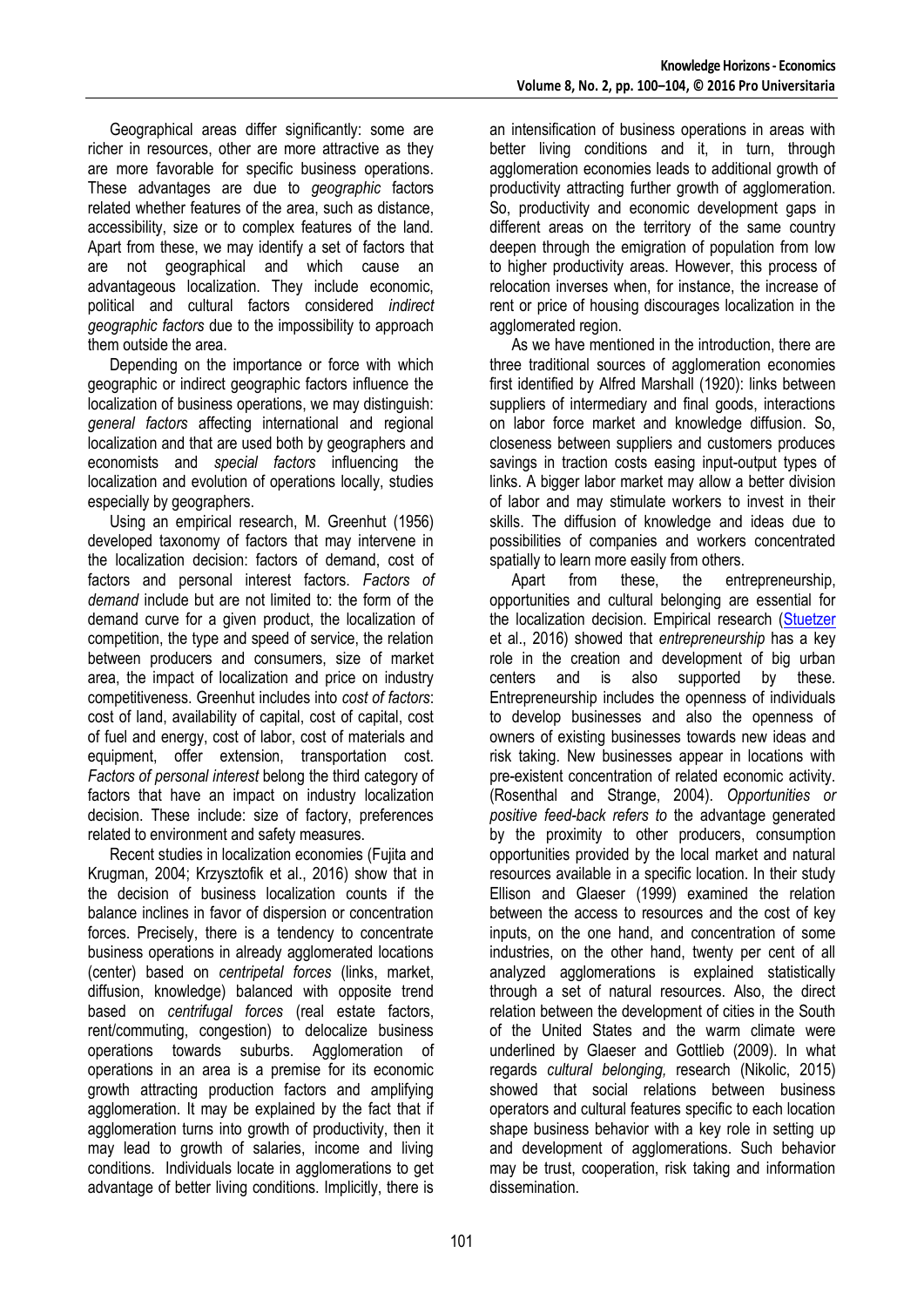The effect of agglomeration and the resulting effects could not be obtained without inclusive economic and political institutions that allow exploitation of market opportunities, encourage technological innovation and investment in people and mobilize talents and skills of a large number of individuals.

# **3. Economic and political institutions**

There are two main types of institutions: economic and political. *Economic institutions* provide economic incentives: savings, investments, education, innovation, adoption of new technologies, etc. We believe the most important for economic performance are institutions that guarantee *protection of property rights* by means of developing individual socioeconomic behavior aimed to improve movable and immovable property with direct impact on annuities. We may not neglect the importance conferred to institutions aimed to *limit the area of state intervention* in economy; they may discourage the opportunism of business operators in profiting from excessive and restrictive state intervention. Such institutions stimulate productive economic behavior, rational allocation of resources, eliminating the *status quo* obtained artificially by some social categories by "state confiscation" by specific interest groups (case of the nomenclature in former Communist states). Similarly, the *institutions contributing to conflict solving, contract enforcement, reduction of transaction costs* are also very important for economic performance as they ensure social cohesion and stability as pre-conditions for functional market economies.

In their turn, *political institutions* decide how the political process works; it decides under which economic institutions people live. They include power of the state to regulate and govern society. For instance, political institutions of a country set citizens' power to control the activity of politicians and influence on the way these behave (Acemoglu and Robinson, 2015). Political institutions contribute to guaranteeing that the state complies with duties undertaken under various contractual arrangements (repayment of amounts borrowed from domestic and foreign creditors). These also protect ownership rights (expropriation only for public use, against fair and compensation paid in advance while reducing the incidence of such measures by removing arbitrariness in assessing public utility etc).

The bi-univocal relation between institutions and economic performance is based on the corollary identifying human behavior as being shaped by a set of constraints and incentives derived from the institutional paradigm. As institutions influence behavior and incentives in real life, they model their success and the failure of nations (Acemoglu and Robinson, 2015).

Specialized studies showed that this behavior may be influences also by other non-institutional elements existent in society, including physical features of the population, culture and geographical position. We should note the geographical and cultural aspects in terms of path dependence as factors influencing the success of a nation. Their correlated interaction shapes the environment open to localization.

#### **4. Path dependence, geography and culture in economic performance**

Apart from institutional factors responsible for economic performance, different level of development of countries may be explaine rom a diachronic perspective (Nunn, 2009). In other words, institutional genetic heritage, institutional path dependence that makes some institutions (formal and informal, stimulating or not the behavior of actors) develop over a long period of time are important for current and future economic performance. So, history plays an important role in the export (transplantation) of legal system (*British common* and *Roman civil law*) together with the arrival of European colonists. La Porta et al. (2008) argue that the *common–law* system provides a better protection to investors by means of more stable ownership rights. The author believes that this is the explanation for differences in economic development among countries of the former British Empire (*common law) and countries belonging to Spanish, French or Portuguese empires (Roman civil law* turned into Napoleonic Code).

Advocates of theory that there is a direct link between geographical location and the level of development suggest in their analysis such factors as climate, natural resources, diseases showing by means of quantitative methods their influence (Kamarck, 1976; Dell et al., 2014). Besides institutional quality, geographical position is viewed as producing a different level of economic performance if we consider three important geographical and location factors: tropical climate, access to the sea through seaports and distance of a country to main world trade centers. Humid climate may be a threat to economic performance through the increased incidence of diseases, such as malaria and through less favorable environment for sustained physical work having a direct impact on the decrease of work productivity. Lack of a river or sea port decreases the degree of addressability of indigenous goods for various trade locations and increases implicitly transaction costs. The distance to main trade centers inhibits exchanges with the outside world; all three listed factors contribute aggregately to decrease of attractively of a specific economy for foreign investments (Sachs, 2003).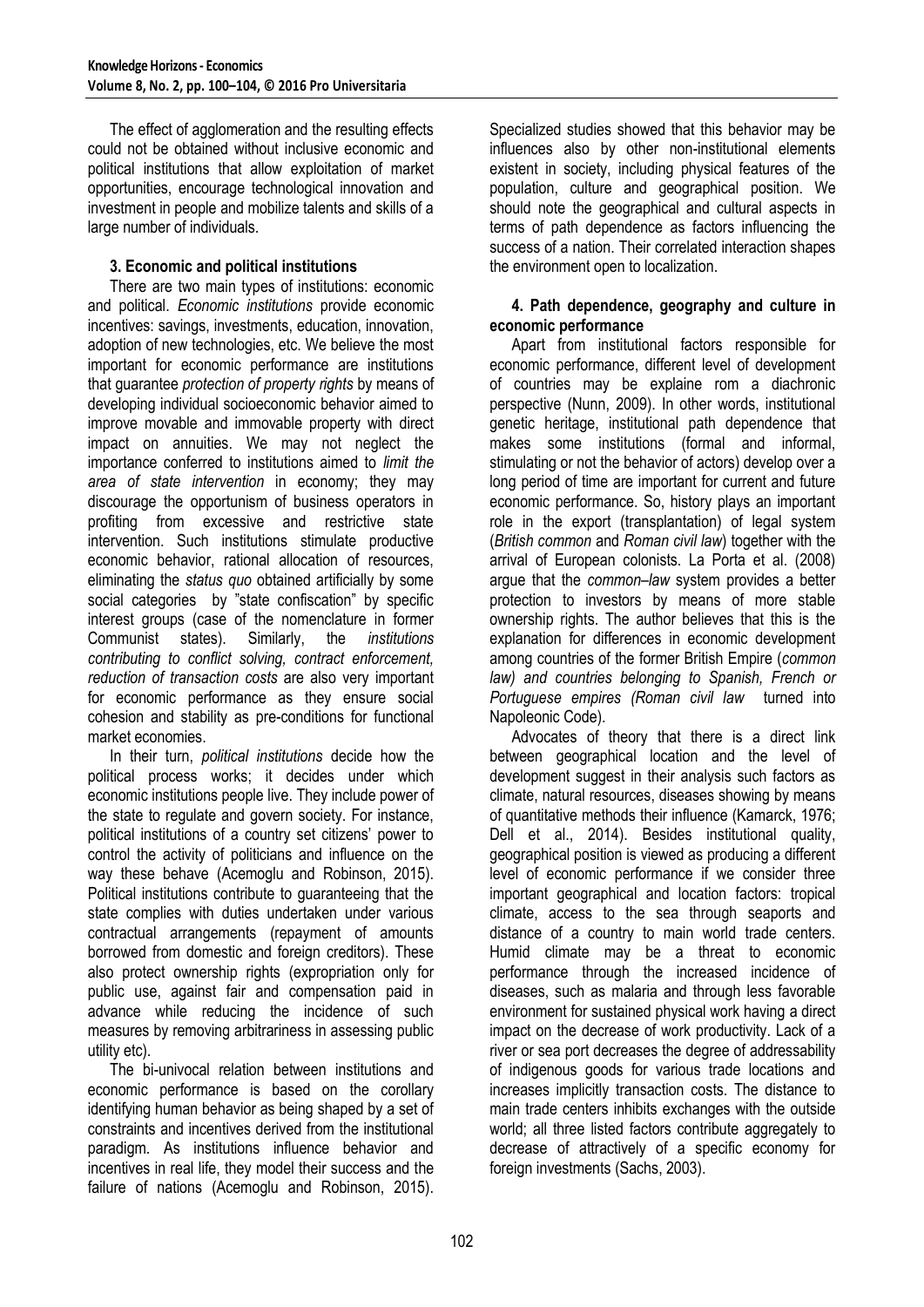Khan (2014) mentions again geographical position as the basis for differences in development between the states of South America arguing that the possibility to grow sugar cane on a large scale on extended land together with harvesting through the exploitation of slaves were also sources for institutional lagging behind. Paradoxically, even though there had been opportunities for collecting large income from the sale of sugar cane, there is huge political and economic inequality in these countries. It is a result of the evolution of national institutions that preserved the privileges of the elites and limited the participation of other social categories in the economic life. In addition, the research shows a direct causal link between the level of investments of colonists in health, education, infrastructure and the current state in these areas, in former French colonies in Africa (Huillery, 2008).

As mentioned above, we believe that historical events impact economic performance in several aspects. Firstly, the evolution of national institutions, in terms of deep alteration of aspects is important for long-term economic performance in the context of *historical circumstances*; a phenomenon that despite path dependence has still survived. The geographical position together with the intensification of maritime trade led in countries having access to the sea to the formation of a social class of merchants that consolidated in time its status by maintaining its own economic interests with the help of formal institutions. In addition, research attributes unequal economic development in these countries to different degree of development of the two institutional categories: institutions of ownership rights and contract institutions (Acemoglu şi Robinson, 2015).

Also, history may impact the evolution of important informal institutions, *culture and behavior norms.* In this context, we should note that this claim is not recent. The idea that behavior norms are channel through which history impacts economic development on longterm may be found in Max Weber (Rosenberg, 2016), who views Protestantism as being the source of development and expansion of capitalism in Western Europe. The superiority of British culture is also mentioned by Landes (1999). In his theory, Northern Europeans developed a unique set of cultural behaviors that made them work hard, save and innovate. Putnam, Leonardi and Nanetti (1994) explain also from the cultural perspective the discrepancies in development between Northern and Southern Italy. Similarly, other authors argue that another cause that cannot be neglected is the Industrial Revolution that brought into social norms honesty, cooperation and trust (De la Croix et al., 2016).

Another interesting theory admits the transmission of levels of economic performance from the past to the

present Therefore, back in history certain institutional arrangements between formal and informal institutions generated a specific level of economic performance in a country, a level that is still high nowadays or, in other words, there is *a path dependence* for economic performance. In support of this theory comes the fact that there is a positive link between the stock of technological knowledge (knowledge and technology being facets of economic performance) at a specific time in history in a country and the current level of income per capita. The higher was the level of technology in the course of history (mainly due to low purchasing costs), the higher is the current stock of technology, the purchasing costs being inversely proportional with positive variation of income (Barbier, 2015).

# **CONCLUSIONS**

Spatial variation of business operation depends on a set of factors that may be limited to geographical, cultural and institutional factors. These include the links between suppliers of intermediate and final goods, interactions on the labor force, diffusion of knowledge and ideas in agglomerated areas, entrepreneurial features, opportunities specific to locations and cultural belonging of individuals. All these lead to agglomeration economies perceived through savings in transation costs, increase of productivity, higher salaries, better division of labor, human capital development, innovation, in short, economic growth. But the benefits arising from agglomeration would not be possible without economic and political institutions that allow exploitation of market opportunities, encourage technological innovation and investment in people and mobilize talents and skills of a large number of individuals.

Institutional approach in the analysis of spatial localization of business operations opens a new research direction for empirical studies that should assess the efficiency of industrial agglomerations in the context of different types of investments.

### **REFERENCES**

Acemoglu, D şi Robinson, J. A. (2015) *De ce eşuează naţiunile. Originile puterii, ale prosperităţii şi ale sărăciei*, Bucureşti: Litera.

Bembenek, B. (2015) "Institutional dimension of business cluster", *European Scientific Journal*, vol.11, no.34: 13-32.

Caragliu, A., de Dominicis, L. & de Groot, H. L.F. (2016) "Both Marshall and Jacobs were Right!", *Economic Geography*, vol. 92, no.1: 87-111.

Clipa, R. I. (2012) "*Foundations and Mechanisms of Agglomeration Economies"*, *Review of Management and Economic Engineering*, vol 11, no. 3 (45): 23-34.